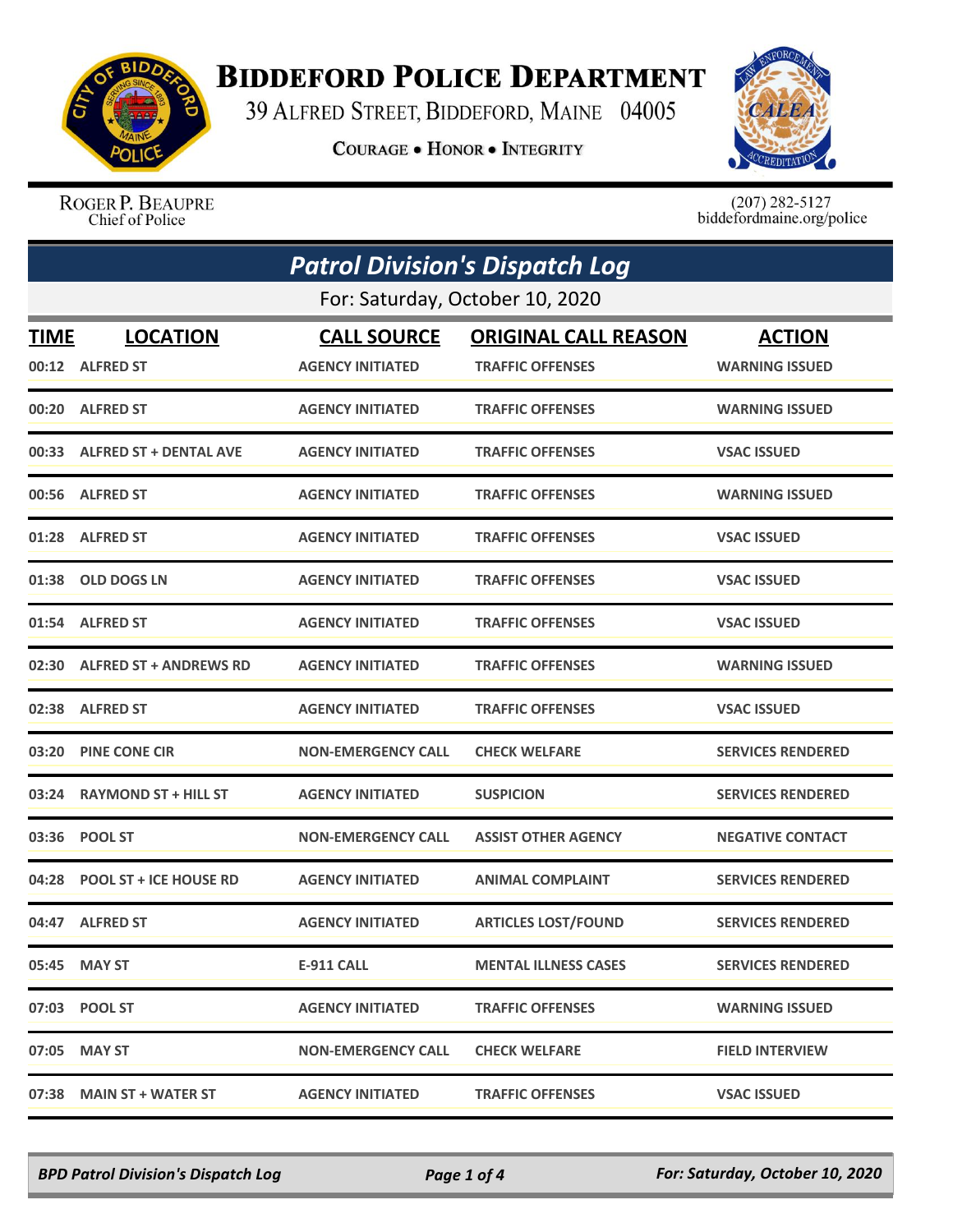**TIME LOCATION CALL SOURCE ORIGINAL CALL REASON ACTION**

**07:41 MASON ST NON-EMERGENCY CALL PARKING COMPLAINT SUMMONS ISSUED**

**OFFENDER: CAITLYN MARIE HITCHCOCK ............... AGE: 22 ............... RESIDENT OF: BIDDEFORD, ME**

|  |  | <b>CHARGE: FAILURE TO REGISTER VEHICLE</b> |  |
|--|--|--------------------------------------------|--|
|  |  |                                            |  |

| 07:59 POOL ST                                            | <b>AGENCY INITIATED</b>   | <b>TRAFFIC OFFENSES</b>                                               | <b>VSAC ISSUED</b>      |  |  |
|----------------------------------------------------------|---------------------------|-----------------------------------------------------------------------|-------------------------|--|--|
| 08:16 POOL ST + CLIFFORD ST                              | <b>AGENCY INITIATED</b>   | <b>TRAFFIC OFFENSES</b>                                               | <b>VSAC ISSUED</b>      |  |  |
| 08:26 MAIN ST                                            | <b>AGENCY INITIATED</b>   | <b>PAPERWORK</b>                                                      | <b>NEGATIVE CONTACT</b> |  |  |
| 08:39 POOL ST                                            | <b>AGENCY INITIATED</b>   | <b>TRAFFIC OFFENSES</b>                                               | <b>WARNING ISSUED</b>   |  |  |
| 08:48 POOL ST + MARBLEHEAD LN                            | <b>AGENCY INITIATED</b>   | <b>TRAFFIC OFFENSES</b>                                               | <b>WARNING ISSUED</b>   |  |  |
| 09:06 POOL ST                                            | <b>AGENCY INITIATED</b>   | <b>TRAFFIC OFFENSES</b>                                               | <b>WARNING ISSUED</b>   |  |  |
| 09:24 ALFRED ST                                          | <b>NON-EMERGENCY CALL</b> | <b>DOMESTIC COMPLAINTS</b>                                            | <b>REPORT TAKEN</b>     |  |  |
| 09:24 CUTTS ST                                           | <b>NON-EMERGENCY CALL</b> | <b>CHECK WELFARE</b>                                                  | <b>NEGATIVE CONTACT</b> |  |  |
|                                                          |                           | OFFENDER: MALCOLM KENNETH GREENE  AGE: 61  RESIDENT OF: BIDDEFORD, ME | <b>SUMMONS ISSUED</b>   |  |  |
| <b>CHARGE: DISPLAYING FICTITIOUS VEHICLE CERTIFICATE</b> |                           |                                                                       |                         |  |  |
| <b>10:10 HILL ST</b>                                     | <b>AGENCY INITIATED</b>   | <b>TRAFFIC OFFENSES</b>                                               | <b>VSAC ISSUED</b>      |  |  |
| 10:27 DUPONT AVE                                         | <b>AGENCY INITIATED</b>   | <b>TRAFFIC OFFENSES</b>                                               | <b>VSAC ISSUED</b>      |  |  |
| 10:51 WEST ST                                            | <b>AGENCY INITIATED</b>   | <b>TRAFFIC OFFENSES</b>                                               | <b>VSAC ISSUED</b>      |  |  |
| 11:10 CENTURY DR                                         | <b>AGENCY INITIATED</b>   | <b>TRAFFIC OFFENSES</b>                                               | <b>VSAC ISSUED</b>      |  |  |

| 11:10 | <b>CENTURY DR</b>               | <b>AGENCY INITIATED</b>   | <b>TRAFFIC OFFENSES</b>    | <b>VSAC ISSUED</b>           |
|-------|---------------------------------|---------------------------|----------------------------|------------------------------|
| 11:26 | <b>MAIN ST</b>                  | <b>AGENCY INITIATED</b>   | <b>PAPERWORK</b>           | <b>PAPERWORK SERVED</b>      |
| 11:36 | <b>GRAHAM ST</b>                | <b>E-911 CALL</b>         | 911 MISUSE                 | <b>SERVICES RENDERED</b>     |
| 11:45 | <b>POOL ST + MADDOX POND RD</b> | <b>AGENCY INITIATED</b>   | <b>TRAFFIC OFFENSES</b>    | <b>WARNING ISSUED</b>        |
| 11:51 | <b>TIMBER POINT RD</b>          | <b>NON-EMERGENCY CALL</b> | <b>PARKING COMPLAINT</b>   | <b>PARKING TICKET ISSUED</b> |
|       | 11:56 POOL ST                   | <b>AGENCY INITIATED</b>   | <b>TRAFFIC OFFENSES</b>    | <b>VSAC ISSUED</b>           |
|       | 12:39 SOUTH ST + MAY ST         | <b>AGENCY INITIATED</b>   | <b>SUSPICION</b>           | <b>UNFOUNDED</b>             |
| 13:00 | <b>POOL ST</b>                  | <b>WALK-IN AT STATION</b> | <b>ARTICLES LOST/FOUND</b> | <b>SERVICES RENDERED</b>     |
| 13:12 | <b>POOL ST</b>                  | <b>AGENCY INITIATED</b>   | <b>TRAFFIC OFFENSES</b>    | <b>WARNING ISSUED</b>        |
|       | 13:33 POOL ST                   | <b>AGENCY INITIATED</b>   | <b>TRAFFIC OFFENSES</b>    | <b>WARNING ISSUED</b>        |

*BPD Patrol Division's Dispatch Log Page 2 of 4 For: Saturday, October 10, 2020*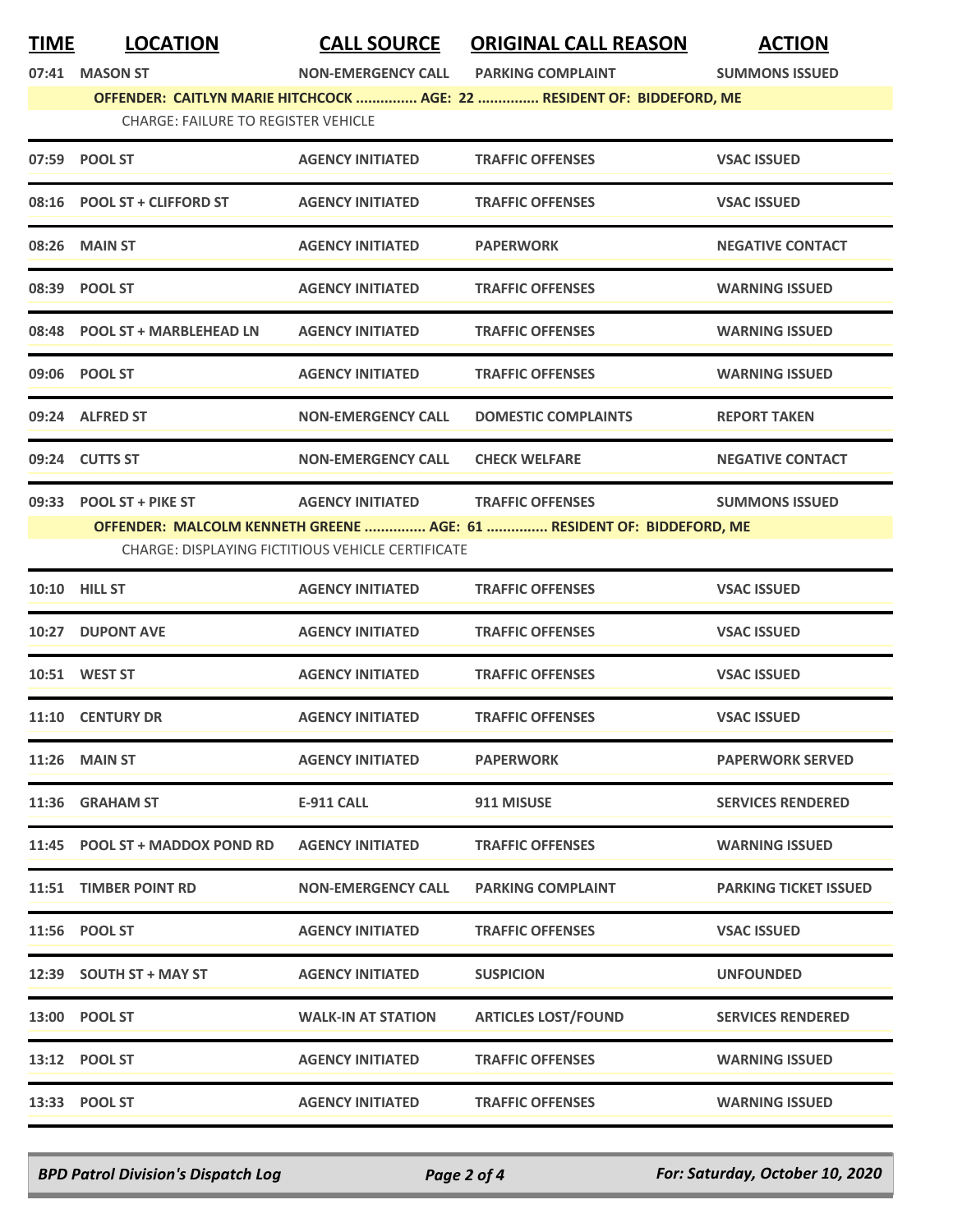| <b>TIME</b> | <b>LOCATION</b><br>13:41 POOL ST           | <b>CALL SOURCE</b><br><b>AGENCY INITIATED</b> | <b>ORIGINAL CALL REASON</b><br><b>TRAFFIC OFFENSES</b>                                           | <b>ACTION</b><br><b>VSAC ISSUED</b> |
|-------------|--------------------------------------------|-----------------------------------------------|--------------------------------------------------------------------------------------------------|-------------------------------------|
|             | 13:43 POOL ST + CLIFFORD ST                | <b>AGENCY INITIATED</b>                       | <b>TRAFFIC OFFENSES</b>                                                                          | <b>WARNING ISSUED</b>               |
|             | 13:53 BRADBURY ST                          | <b>NON-EMERGENCY CALL</b>                     | ATTEMPTED/THREATENED SUICIDE SERVICES RENDERED                                                   |                                     |
|             | 13:56 GEORGETOWN DR                        | <b>NON-EMERGENCY CALL</b>                     | ATTEMPTED/THREATENED SUICIDE TRANSPORT TO HOSPITAL                                               |                                     |
|             | 14:11 PINE ST                              | <b>NON-EMERGENCY CALL</b>                     | <b>SUSPICION</b>                                                                                 | <b>TRANSPORT TO HOSPITAL</b>        |
|             | 14:14 ACORN ST                             | <b>WALK-IN AT STATION</b>                     | <b>SUSPICION</b>                                                                                 | <b>SERVICES RENDERED</b>            |
|             | 14:52 HIGH ST                              | <b>E-911 CALL</b>                             | 911 MISUSE                                                                                       | <b>SERVICES RENDERED</b>            |
|             | <b>15:22 GRANITE ST</b>                    | <b>NON-EMERGENCY CALL</b>                     | <b>WEAPONS</b>                                                                                   | <b>SERVICES RENDERED</b>            |
| 15:25       | <b>MARBLEHEAD LN</b>                       | <b>NON-EMERGENCY CALL</b>                     | <b>RIVER PATROL OFFENSES</b>                                                                     | <b>REFERRED OTHER AGENCY</b>        |
| 15:49       | <b>ALFRED ST</b><br><b>CHARGE: ASSAULT</b> | <b>AGENCY INITIATED</b>                       | <b>OUT FOR FOLLOW UP</b><br>OFFENDER: DERICK MICHAEL DORAIS  AGE: 30  RESIDENT OF: BIDDEFORD, ME | <b>SUMMONS ISSUED</b>               |
|             | 16:14 POOL ST                              | <b>AGENCY INITIATED</b>                       | <b>ANIMAL COMPLAINT</b>                                                                          | <b>SERVICES RENDERED</b>            |
|             | 16:22 POOL ST + HILLS BEACH RD             | <b>AGENCY INITIATED</b>                       | <b>TRAFFIC OFFENSES</b>                                                                          | <b>WARNING ISSUED</b>               |
|             | 16:23 ALFRED ST + WASHINGTON ST            | <b>AGENCY INITIATED</b>                       | <b>TRAFFIC OFFENSES</b>                                                                          | <b>WARNING ISSUED</b>               |
|             | 16:41 SOUTH ST + GREEN ST                  | <b>AGENCY INITIATED</b>                       | <b>TRAFFIC OFFENSES</b>                                                                          | <b>WARNING ISSUED</b>               |
|             | 16:52 PIKE ST + MITCHELL LN                | <b>AGENCY INITIATED</b>                       | <b>TRAFFIC OFFENSES</b>                                                                          | <b>WARNING ISSUED</b>               |
|             | 16:53 ELM ST + LAMOTHE AVE                 | <b>AGENCY INITIATED</b>                       | <b>TRAFFIC OFFENSES</b>                                                                          | <b>WARNING ISSUED</b>               |
|             | 17:40 HILLS BEACH RD                       | <b>NON-EMERGENCY CALL</b>                     | <b>FRAUD / SCAM</b>                                                                              | <b>REPORT TAKEN</b>                 |
|             | 17:46 POOL ST                              | <b>AGENCY INITIATED</b>                       | <b>ARTICLES LOST/FOUND</b>                                                                       | <b>SERVICES RENDERED</b>            |
|             | 17:50 POOL ST                              | <b>AGENCY INITIATED</b>                       | <b>TRAFFIC OFFENSES</b>                                                                          | <b>VSAC ISSUED</b>                  |
|             | 18:13 MAIN ST                              | <b>AGENCY INITIATED</b>                       | <b>CHECK WELFARE</b>                                                                             | <b>SERVICES RENDERED</b>            |
|             | <b>18:24 WASHINGTON ST</b>                 | <b>AGENCY INITIATED</b>                       | <b>ANIMAL COMPLAINT</b>                                                                          | <b>SERVICES RENDERED</b>            |
|             | 18:41 ALFRED ST                            | <b>AGENCY INITIATED</b>                       | <b>TRAFFIC OFFENSES</b>                                                                          | <b>WARNING ISSUED</b>               |
|             | 18:44 POOL ST + MARBLEHEAD LN              | <b>AGENCY INITIATED</b>                       | <b>TRAFFIC OFFENSES</b>                                                                          | <b>WARNING ISSUED</b>               |
|             | 18:46 ALFRED ST                            | <b>WALK-IN AT STATION</b>                     | <b>COURT ORDERED CHECK IN</b>                                                                    | <b>DISPATCH HANDLED</b>             |

*BPD Patrol Division's Dispatch Log Page 3 of 4 For: Saturday, October 10, 2020*